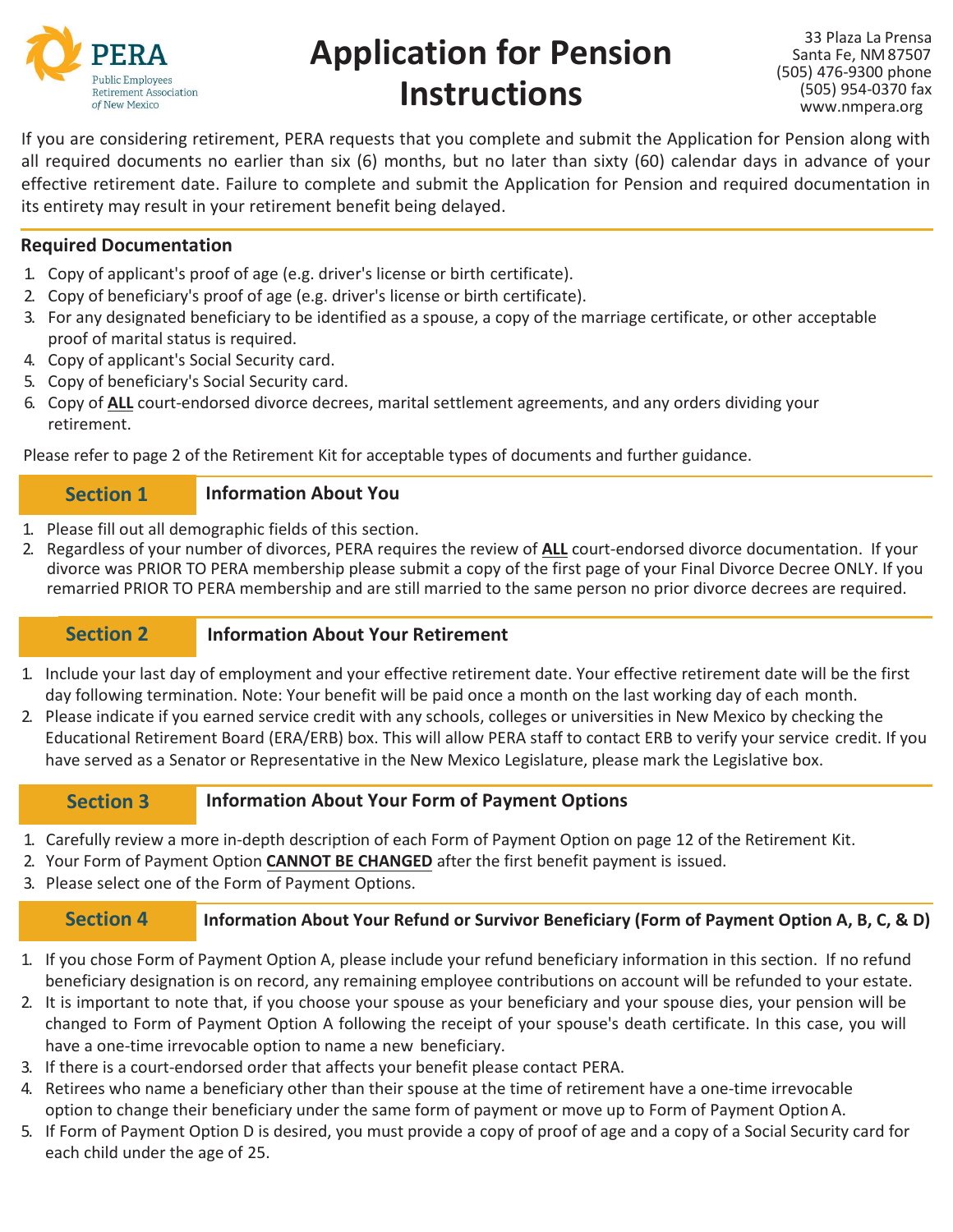### **Information About an Organization or Entity as a Refund Beneficiary (Form of Payment Option A Only) Section 5**

1. In lieu of Section 4, if you choose Form of Payment Option A, please include the named organization's information. Upon your death, if the total amount of payments received is less than your total employee contributions, the difference will be refunded to your refund beneficiary (Section 4) or the organization specified in this section. If no refund beneficiary designation is on record, any employee contributions will be refunded to your estate.

#### **Information About Your Marital Status Section 6**

- 1. This section affirms to PERA if you are currently married or not married.
- 2. If you are not married please fill out the left-hand section. If you are married, please fill out the right-hand section.
- 3. Must be signed in the presence of a Notary.

#### **Information About Your Notary Section 7**

- 1. This section will need to be filled out by a Notary. The Notary's stamp must be visible.
- 2. No correction fluid will be allowed on this section.

#### **Information About Your Financial Institution Section 8**

- 1. Please indicate which financial institution you would like your benefit to be direct deposited into.
- 2. You may only have **ONE** account for your direct deposit. PERA cannot split your benefit.
- 3. You must attach a voided check or a completed direct deposit form from your financial institution. Please DO NOT include a copy of a direct deposit slip.

#### **Information About Your Tax Withholding Section 9**

- 1. The left-hand section indicates to PERA that you either do or do not want federal income tax to be withheld from your PERA benefit.
- 2. The second option indicates to PERA that you want to withhold federal income tax based on a specific number of exemptions at either the married, married at single tax rate, or single tax rate. Fill in the "Number of Exemptions Claimed" with the total number of exemptions you wish to claim for federal tax withholding. The more exemptions you claim, the lower the amount of taxes that will be withheld from your benefit.
- 3. Under current Federal law, you may designate an additional amount to be withheld in Box 3 without first entering your withholding status and exemptions (including zero) in Box 2 (not applicable for state tax withholding).
- 4. The right-hand section indicates to PERA that you either do or do not want state income tax to be withheld from your PERA benefit. Effective January 1, 2020, state income tax liability is not reduced based on the number of personal exemptions claimed by a taxpayer.
- 5. PERA uses the most current state and federal tax rates. These rates generally change on January  $1^{st}$  of each year. Even if you do not change your tax withholdings, the amount withheld from your benefit may change due to a change in the tax rate.
- 6. PERA **cannot accept a percentage** in Box 4. Only a flat dollar amount will be accepted.

#### **Your Acknowledgment Section 10**

- 1. This section acknowledges your application for retirement benefits and that you understand the requirements of completion.
- 2. To ensure that you receive a benefit for the retirement date chosen, the completed and submitted Application for Pension along with the following required documents should be sent to PERA no earlier than six (6) months, but no later than sixty (60) calendar days in advance of your effective retirement date. Failure to complete and submit the Application for Pension and required documentation to PERA in its entirety may result in your retirement benefit being delayed. The completed Application for Pension and required documentation must be filed with PERA no later than the close of business on the last working day of the month prior to the selected date of retirement in accordance with 2.80.700.10.A(1)NMAC.

## **Other Resources**

New Mexico Retiree Health Care Authority (NMRHCA) (800) 233-2576 [www.nmrhca.org](http://www.nmrhca.org/)

Educational Retirement Board (ERB) (866) 691-2345 [www.nmerb.org](http://www.nmerb.org/)

Social Security Administration (SSA) (800) 772-1213 [www.ssa.gov](http://www.ssa.gov/)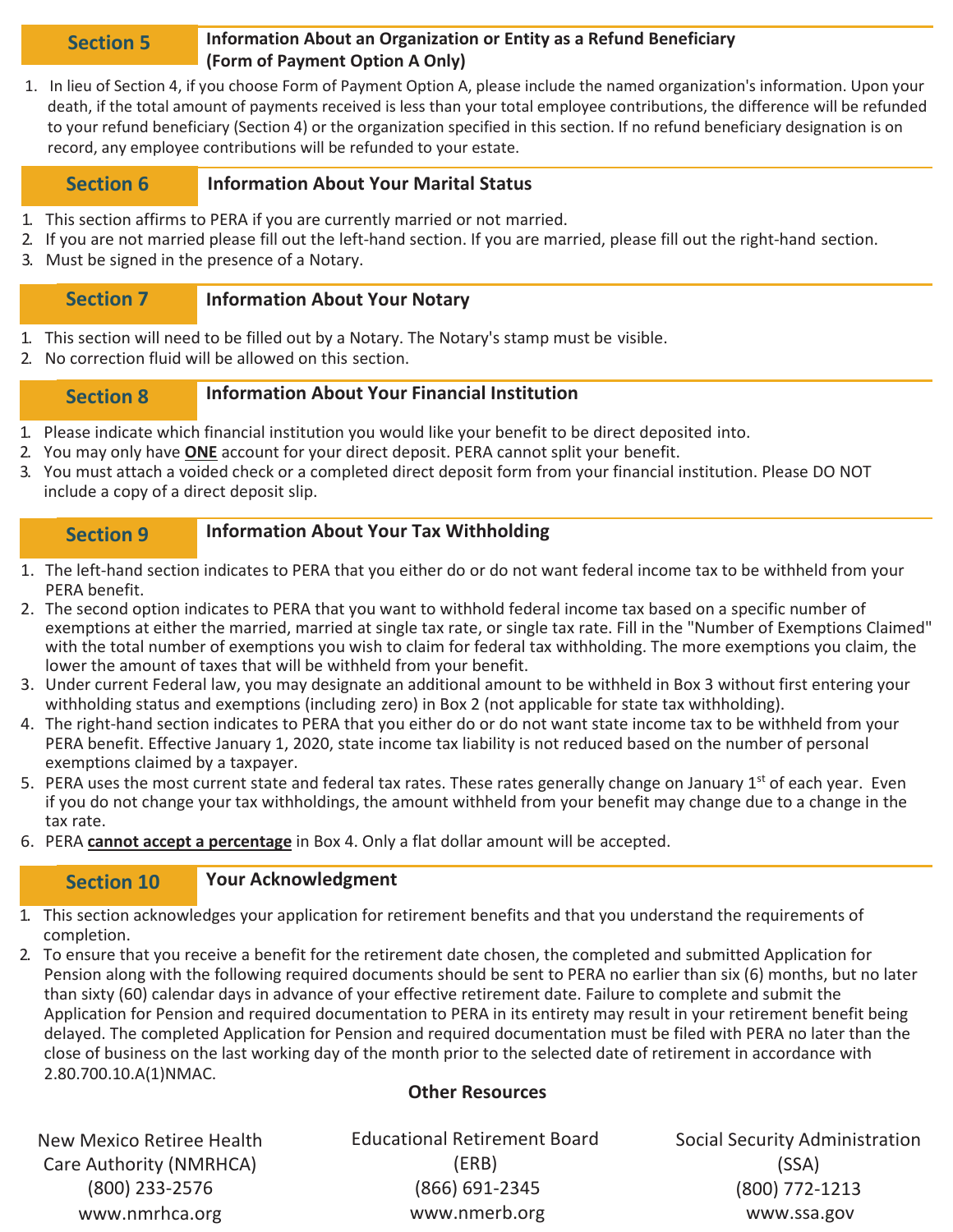

## **Application for Pension**

Instructions: Please print or type in dark ink. This application must be completed in its entirety and returned to PERA via regular mail, fax, or e-mail to noreply.records@state.nm.us for processing. Members are encouraged to review the Retirement Kit guidance. Failure to complete and submit this application and required documentation in its entirety may result in your retirement benefit being delayed.

| <b>Section 1</b>                                                                                                                                                                                                                                                                                                                              | <b>Information About You</b>                                                                         |                        |                                             |       |           |                                                                               |  |  |
|-----------------------------------------------------------------------------------------------------------------------------------------------------------------------------------------------------------------------------------------------------------------------------------------------------------------------------------------------|------------------------------------------------------------------------------------------------------|------------------------|---------------------------------------------|-------|-----------|-------------------------------------------------------------------------------|--|--|
|                                                                                                                                                                                                                                                                                                                                               |                                                                                                      |                        |                                             |       |           |                                                                               |  |  |
| Social Security Number or PERA ID                                                                                                                                                                                                                                                                                                             |                                                                                                      |                        | Name (First, Middle Initial, Last)          |       |           |                                                                               |  |  |
|                                                                                                                                                                                                                                                                                                                                               |                                                                                                      |                        |                                             |       |           |                                                                               |  |  |
| Date of Birth                                                                                                                                                                                                                                                                                                                                 | <b>Phone Number</b>                                                                                  |                        |                                             |       |           | Would you like direct correspondence by E-mail? If so, include E-mail Address |  |  |
|                                                                                                                                                                                                                                                                                                                                               |                                                                                                      |                        |                                             |       |           |                                                                               |  |  |
| <b>Mailing Address</b>                                                                                                                                                                                                                                                                                                                        |                                                                                                      |                        | City                                        |       | State     | Zip Code                                                                      |  |  |
| Never Married<br><b>Marital Status:</b>                                                                                                                                                                                                                                                                                                       |                                                                                                      | Married                | Widowed                                     |       | Divorced* |                                                                               |  |  |
| *Note: PERA requires the review of ALL court-endorsed divorce documentation. If your divorce was prior to PERA membership,<br>please submit a copy of the first page of your Final Divorce Decree ONLY. If you remarried PRIOR TO PERA membership and are still<br>married to the same person no divorce decrees are required.                |                                                                                                      |                        |                                             |       |           |                                                                               |  |  |
| <b>Section 2</b>                                                                                                                                                                                                                                                                                                                              | <b>Information About Your Retirement</b>                                                             |                        |                                             |       |           |                                                                               |  |  |
|                                                                                                                                                                                                                                                                                                                                               |                                                                                                      |                        |                                             |       |           |                                                                               |  |  |
| Last PERA Affiliated Employer                                                                                                                                                                                                                                                                                                                 |                                                                                                      | Last Day of Employment |                                             |       |           | Effective Retirement Date (first day of a month)                              |  |  |
| Educational Retirement Board (ERA/ERB)<br>Legislative<br>Do you have service credit in the following plans?                                                                                                                                                                                                                                   |                                                                                                      |                        |                                             |       |           |                                                                               |  |  |
| <b>Section 3</b>                                                                                                                                                                                                                                                                                                                              | <b>Information About Your Form of Payment Options</b>                                                |                        |                                             |       |           |                                                                               |  |  |
| Upon retirement you may select ONE of the following Form of Payment Options for a pension. PERA will provide you with an<br>estimate of your benefits with the selected Form of Payment Option prior to retirement. Please refer to page 12 of the<br>Retirement Kit for additional information related to the below Form of Payment Options. |                                                                                                      |                        |                                             |       |           |                                                                               |  |  |
| Form of Payment A: Straight Life Option - Provides a benefit to you for your lifetime. Payments stop upon death.                                                                                                                                                                                                                              |                                                                                                      |                        |                                             |       |           |                                                                               |  |  |
| Form of Payment B: Joint Survivor Option - Provides a benefit to you for your lifetime with the same amount continuing for life to<br>your beneficiary upon your death. Full amount may be subject to Internal Revenue Service Code requirements.                                                                                             |                                                                                                      |                        |                                             |       |           |                                                                               |  |  |
| Form of Payment C: Joint Survivor Option - Provides a benefit to you for your lifetime with half of that amount continuing for life to<br>your beneficiary upon your death.                                                                                                                                                                   |                                                                                                      |                        |                                             |       |           |                                                                               |  |  |
| Form of Payment D: Temporary Joint Survivor Option (Children) - Temporary Joint Survivor Option (Children). Provides a benefit to<br>you for life, with the same amount continuing to your eligible children until each child reaches age 25. Provide beneficiary information for<br>each child.                                              |                                                                                                      |                        |                                             |       |           |                                                                               |  |  |
| Magistrate - Judicial: Survivor pension paid according to each specific statute. Please indicate Form of Payment Option for PE.                                                                                                                                                                                                               |                                                                                                      |                        |                                             |       |           |                                                                               |  |  |
| <b>Section 4</b>                                                                                                                                                                                                                                                                                                                              | <b>Information About Your Refund or Survivor Beneficiary</b><br>(Form of Payment Option A, B, C & D) |                        |                                             |       |           |                                                                               |  |  |
|                                                                                                                                                                                                                                                                                                                                               |                                                                                                      |                        |                                             |       |           |                                                                               |  |  |
| Beneficiary's Name (First, Middle Initial, Last)                                                                                                                                                                                                                                                                                              |                                                                                                      | Date of Birth          | <b>Beneficiary's Social Security Number</b> |       |           | Relationship                                                                  |  |  |
|                                                                                                                                                                                                                                                                                                                                               |                                                                                                      |                        |                                             |       |           |                                                                               |  |  |
| <b>Beneficiary's Mailing Address</b>                                                                                                                                                                                                                                                                                                          |                                                                                                      |                        | City                                        | State | Zip Code  | Phone Number                                                                  |  |  |

**Note:** For option D provide information for each child to PERA separately.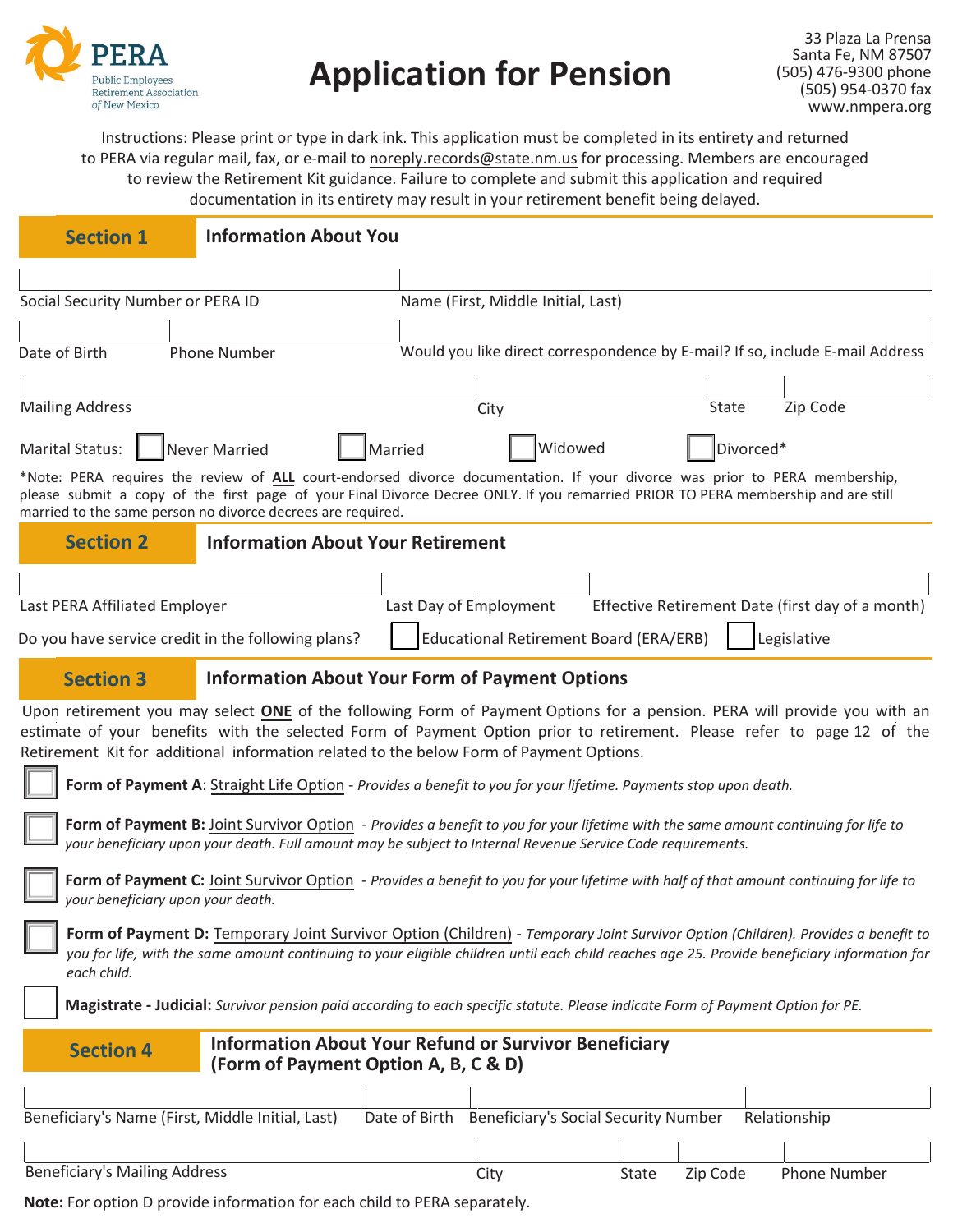|                                                                                                                                                                                                                                                                                        |                                                                                                                                        | or                                                                                                                                                                                                                                                                                                     |                                                                                             |          |                                          |  |
|----------------------------------------------------------------------------------------------------------------------------------------------------------------------------------------------------------------------------------------------------------------------------------------|----------------------------------------------------------------------------------------------------------------------------------------|--------------------------------------------------------------------------------------------------------------------------------------------------------------------------------------------------------------------------------------------------------------------------------------------------------|---------------------------------------------------------------------------------------------|----------|------------------------------------------|--|
|                                                                                                                                                                                                                                                                                        | <b>Social Security Number</b>                                                                                                          |                                                                                                                                                                                                                                                                                                        | PERA ID                                                                                     |          |                                          |  |
| <b>Section 5</b>                                                                                                                                                                                                                                                                       | Information About an Organization or Entity as a Refund Beneficiary<br>(Form of Payment Option A Only) *Completed in lieu of Section 4 |                                                                                                                                                                                                                                                                                                        |                                                                                             |          |                                          |  |
| <b>Organization Name</b>                                                                                                                                                                                                                                                               |                                                                                                                                        |                                                                                                                                                                                                                                                                                                        | <b>Organization Tax ID Number</b>                                                           |          |                                          |  |
| <b>Organization Mailing Address</b>                                                                                                                                                                                                                                                    |                                                                                                                                        | City                                                                                                                                                                                                                                                                                                   | State                                                                                       | Zip Code | <b>Phone Number</b>                      |  |
| <b>Section 6</b>                                                                                                                                                                                                                                                                       | <b>Information About Your Marital Status</b>                                                                                           |                                                                                                                                                                                                                                                                                                        | *Must be signed in presence of a notary                                                     |          |                                          |  |
| retirement.                                                                                                                                                                                                                                                                            | For completion by applicant if not married at the time of                                                                              |                                                                                                                                                                                                                                                                                                        | For completion by applicant and applicant's spouse<br>if married at the time of retirement. |          |                                          |  |
| Applicant's name (please print) example 20 and applicant<br>for PERA benefits, affirm that I am not currently married.<br>This does not include legal separation.                                                                                                                      |                                                                                                                                        | Spouse's name (please print) Spouse of<br>Spouse's name (please print) Applicant's name (please print)<br>consent to his/her decision to receive benefits under<br>Form of Payment Option _______ with Beneficiary's name (please print<br>named as survivor beneficiary. I understand that I will not |                                                                                             |          |                                          |  |
| PERA Rule 2.80.700.10B(3) NMAC requires that the retiring member<br>provides PERA with court endorsed copies of all divorce orders and<br>marital settlement agreements entered after the first PERA<br>membership application is filed, if the member has been previously<br>married. |                                                                                                                                        | be entitled to survivor benefits unless I have been listed on<br>the final application for annuity as the beneficiary under<br>either Form of Payment Option B, C or D.                                                                                                                                |                                                                                             |          |                                          |  |
| <b>Signature of Applicant</b>                                                                                                                                                                                                                                                          | Date                                                                                                                                   |                                                                                                                                                                                                                                                                                                        | Signature of Applicant's Spouse                                                             |          | Date                                     |  |
|                                                                                                                                                                                                                                                                                        |                                                                                                                                        |                                                                                                                                                                                                                                                                                                        | <br>Signature of Applicant                                                                  |          | Date                                     |  |
| <b>Section 7</b>                                                                                                                                                                                                                                                                       | <b>Information About Your Notary</b>                                                                                                   |                                                                                                                                                                                                                                                                                                        |                                                                                             |          |                                          |  |
| State of _______________________                                                                                                                                                                                                                                                       | SS:                                                                                                                                    |                                                                                                                                                                                                                                                                                                        |                                                                                             |          |                                          |  |
|                                                                                                                                                                                                                                                                                        | Signed and sworn to (or affirmed) before me by $\frac{1}{\text{Application's name (please print)}}$ &                                  |                                                                                                                                                                                                                                                                                                        |                                                                                             |          | Spouse's name, if married (please print) |  |
|                                                                                                                                                                                                                                                                                        |                                                                                                                                        |                                                                                                                                                                                                                                                                                                        |                                                                                             |          |                                          |  |
| My Commission Expires_________________                                                                                                                                                                                                                                                 |                                                                                                                                        |                                                                                                                                                                                                                                                                                                        |                                                                                             |          |                                          |  |
|                                                                                                                                                                                                                                                                                        |                                                                                                                                        |                                                                                                                                                                                                                                                                                                        |                                                                                             |          |                                          |  |
|                                                                                                                                                                                                                                                                                        |                                                                                                                                        |                                                                                                                                                                                                                                                                                                        |                                                                                             |          |                                          |  |
| $*$ Notary stamp must be visible                                                                                                                                                                                                                                                       |                                                                                                                                        |                                                                                                                                                                                                                                                                                                        |                                                                                             |          |                                          |  |

Notary stamp must be visible\*